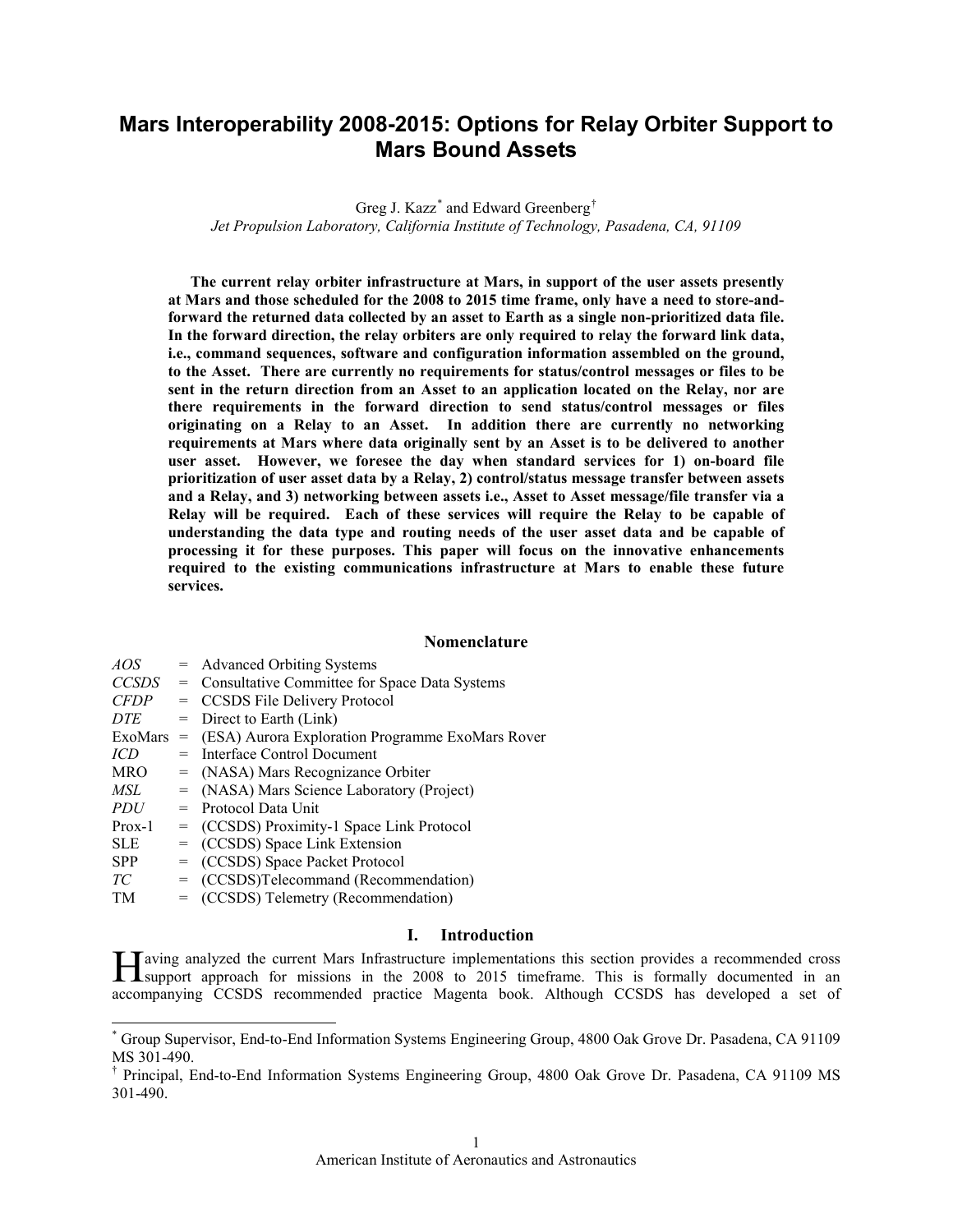recommendations applicable to the Mars scenario, infrastructure, equipment and missions were being specified during the development of the recommendations. There is, as a consequence, some variation in the approach taken to the provision of CCSDS services and this needs to be understood and taken account of in the cross support baseline. The approach therefore is firstly to describe how the CCSDS recommendations have been implemented in existing infrastructure and current ongoing missions and, secondly, to identify what should be included in future infrastructure elements, and possible upgrades to current ground and space infrastructure, for conducting cross support for the future.

Note that the relay operations scenario requires an interactive scheduling process among the user, cross support provider, and ground communications infrastructure that takes place long before the actual relay activity instance occurs. The complete details of the scheduling process are not included in this document and are left for the ICD between the Relay, the Asset and the ground communications infrastructure service provider. But, to summarize, in the scheduling process, the Relay orbiter and Asset operations teams agree on the over flights that will be utilized and the parameters that are required to configure the communications equipment for that session. The ExoMars and MSL missions typify the driving scenario for the CCSDS recommended practice. At the time of writing, the ExoMars flight elements consist of a Lander and Rover. While both elements will have DTE links they do not communicate with each other, but will rely on the support of the NASA MRO and associated ground segment and possibly a Russian orbiter which will directly communicate with the ESA ground segment. A reference architecture based on this

configuration is illustrated in Fig. 1.



#### **Figure 1. Mars Interoperability Reference Architecture**

#### **II. New Mission Profiles**

Any new missions (including ESA ExoMars) should fully comply with the CCSDS recommendations at the cross support points, these may include:

- 1) RF and modulation
- 2)  $TM^1/TC^2$  and  $AOS^3$  space data link protocols
- 3) The CCSDS Space Packet Protocol4
- 4) The Proximity-1 protocol<sup>3</sup>
- 5) CFDP protocol<sup>6</sup>
- 6) The CCSDS SLE services for ground communication

The following sections describe the technical baselines for interoperability at the cross support points located at the interfaces between:

- 1) user orbiter and cross support lander and;
- 2) user ground segment and cross support ground segment for both the Forward Service Segment and Return Service Segment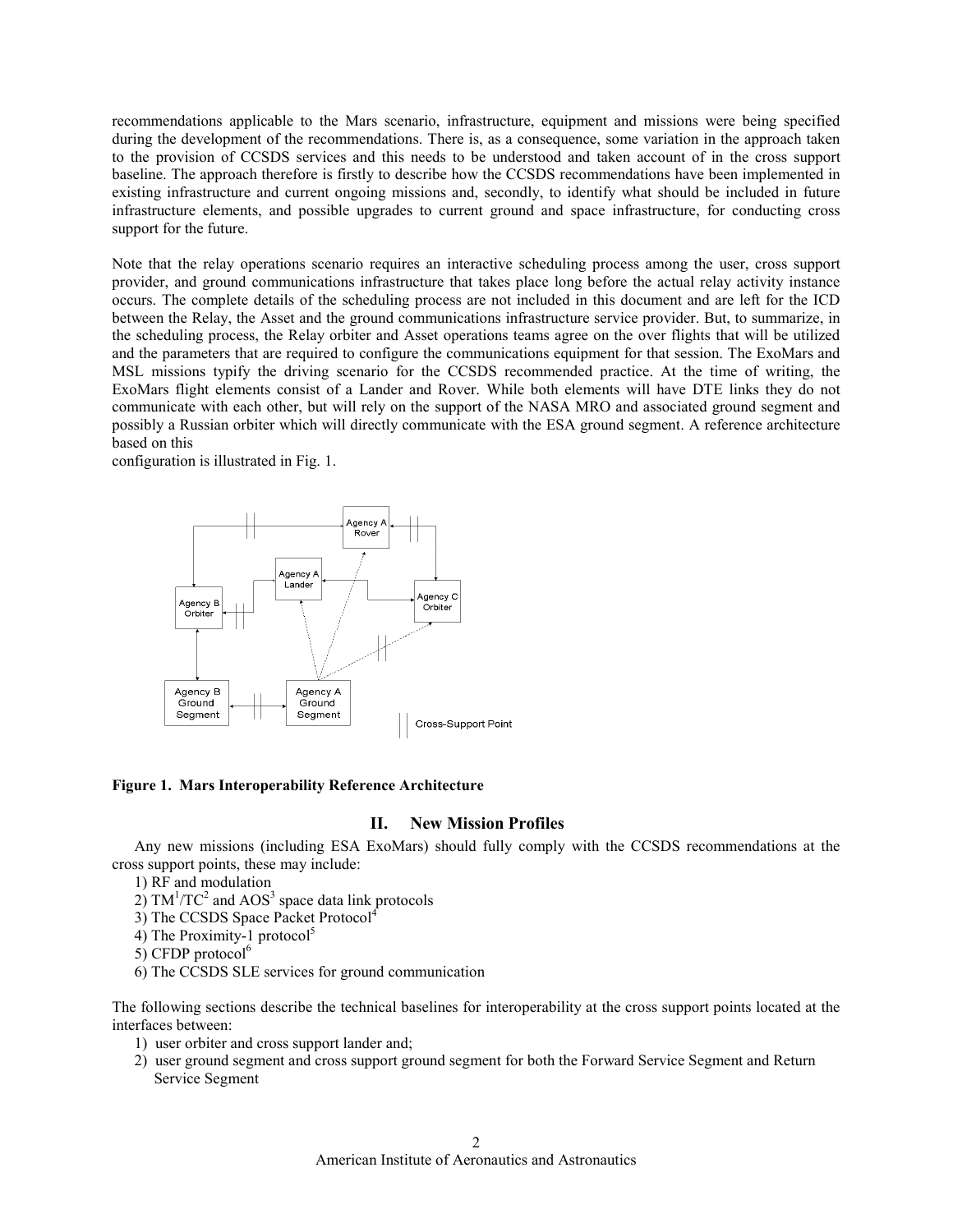These baselines are described for both near term and longer term future missions.

Note that in this discussion we are intentionally conflating the Cross Support GDS and the ground communications service provider. In most real deployments these are different systems owned and operated by different organizations, and some of these services, such as CFDP file delivery, may be provided by the ground communications service provider and not by the Orbiter Cross Support GDS.

# **III. Recommendations for Near Term Missions**

Here we define the recommended configurations to be used for near term missions focusing on the known capabilities MRO and the requirements of ExoMars and MSL. Note that the existing obiter infrastructure implements only the user defined data (UDD) service defined in Proximity-1 and will treat all data as "user defined" even if a packet service is signaled by the protocol. Proxmity-1 is used between orbiter and the landed Mars asset as part of the provision of an end-to-end data transfer between the originating Ground Data System (GDS) on earth and the Landed asset on Mars. Two cross-support points are identified but each has slightly different characteristics for Forward and Return operations:

- 1) Between the user Mars asset and the cross-supporting orbiter
- 2) Between the user GDS and the cross-supporting GDS

At the ground cross support point, a file transfer takes place between the two agencies whilst at the orbiter/lander cross support point data are transferred via a user defined data stream carried in the proximity-1 frames.



# **A. Near Term Return Link**

**Figure 2. Near Term Return Link Possibilities**

Figure 2 shows the end-to-end delivery of data from a user Mars asset (e.g. Rover) to the user GDS on earth. The Mars asset has the capability to either return data from mass storage or generate it in real-time. Packets are the carriers of real time data. For data originating from mass storage a file transfer protocol is required and CFDP has been selected for this purpose. CFDP relies on an underlying packet service for PDU transmission. There are two alternative methods available for transmission of the packets to the orbiter over the proximity-1 link:

- 1. ESA prefers to transfer raw packets using the Proximity-1 Packet mode , while
- 2. NASA prefers to encapsulate the packets in TM or AOS Frames and segment the frames for transfer using the user data delivery mode (UDD).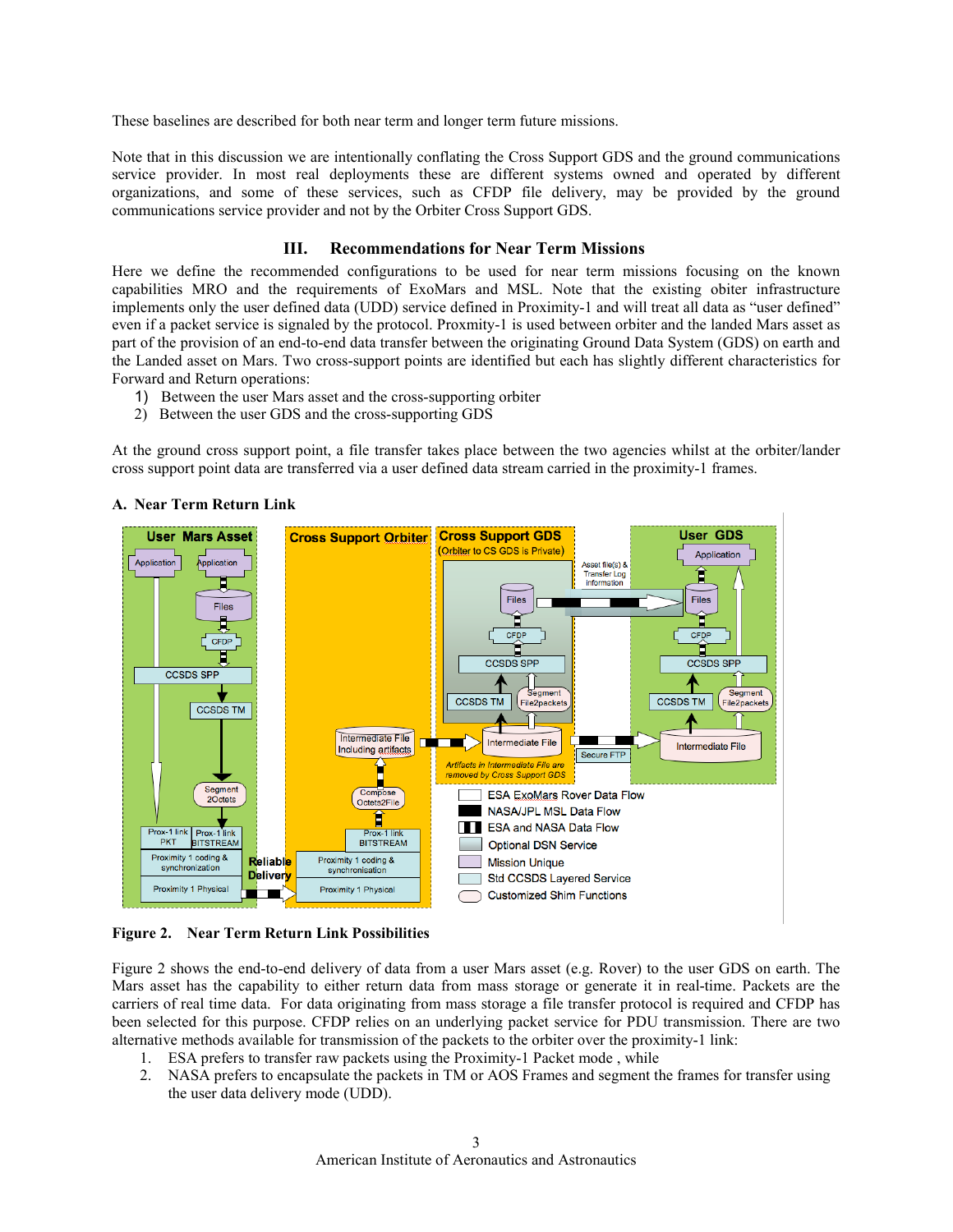These are both depicted in Fig. 2. Note that the orbiter treats both of these services as a UDD octet stream even when the frames are identified as carrying packets.

If the Mars asset selects to use the Proximity-1 Packet service, the generated data packets may be submitted directly to the Proximity-1 packet service without further treatment. If the UDD service is selected, which is currently used by NASA, then the Telemetry frames must be segmented into fixed data segments and provided to the transceiver framing function for transfer. The relevant procedure is the CCSDS TM/AOS Frame Protocol which is streamed to the Transceiver and segmented into fixed length Proximity-1 frames. These functions are described in Fig. 2. Provided the procedures shown above are followed and the proximity-1 link is operated in sequence controlled mode then it is possible to reconstitute the packets in the user or cross support ground segment. This is true for UDD service in all of the following scenarios since the received relay data is handled transparently by the cross supporting agency waypoints. The underlying Sequence Controlled Proximity -1 process will provide the reliability required and allows the cross support relay service to be transparent to the actual protocol entities carried within the Asset's return data stream.

Since each Agency uses different data protocols within the transferred data (intermediate file) the user GDS must operate with slightly different processes to extract the packets for delivery or for CFDP processing. Figure 2 shows two possibilities for termination of CFDP in the ground segment The Primary option has the user GDS performing whichever service is tuned to its selected methodology and shows CFDP operating over the virtual end-to-end packet capability.

An alternative is to terminate the CFDP protocol in the cross support GDS which must now be capable of extracting packets from the return link intermediate file using either the Segment File2Packets function as described in Fig. 2 for the ESA approach or the TM/AOS process for the NASA approach. Note that each method has its advantages and disadvantages which will be discussed in a later section . The resulting end-to-end file, regenerated by CFDP, is transferred to the user GDS using any appropriate terrestrial file transfer method (FTP). The advantage of terminating CFDP at the cross support GDS is that the data may be partitioned with a view to prioritizing file delivery from the cross support GDS to the user GDS. However another complexity is introduced into the cross support GDS since different interfaces are required to the user GDS for delivery of packets and files.

Note that even though the data may be formatted in CFDP PDUs the orbiter does not know that it is handling CFDP PDUs since it handles all of the data received during a pass as a single file. Additionally the reliability associated with the direct to earth return link from MRO is provided by either a private MRO frame retransmission or by duplicated transmission of the relay frames. As a consequence, Class 1 CFDP is the preferred CFDP mode to use with the current MRO infrastructure.

Regarding CFDP, note that it is inefficient to perform reliable Class 2 CFDP end-to-end (requiring acknowledgements) given the discontinuity of the orbiter to lander and orbiter to earth contact times and the resulting large end-to-end delay. It is therefore advisable to operate Class 1 CFDP at the lander and ground segment with reliability attained independently in the lander/orbiter hop and the orbiter/earth hop. This shall be achieved using sequence controlled Proximity-1 in the cross supporting agency's lander/orbiter link and some other form of reliability, such as packet, frame, or CFDP segment retransmission in the orbiter/earth link.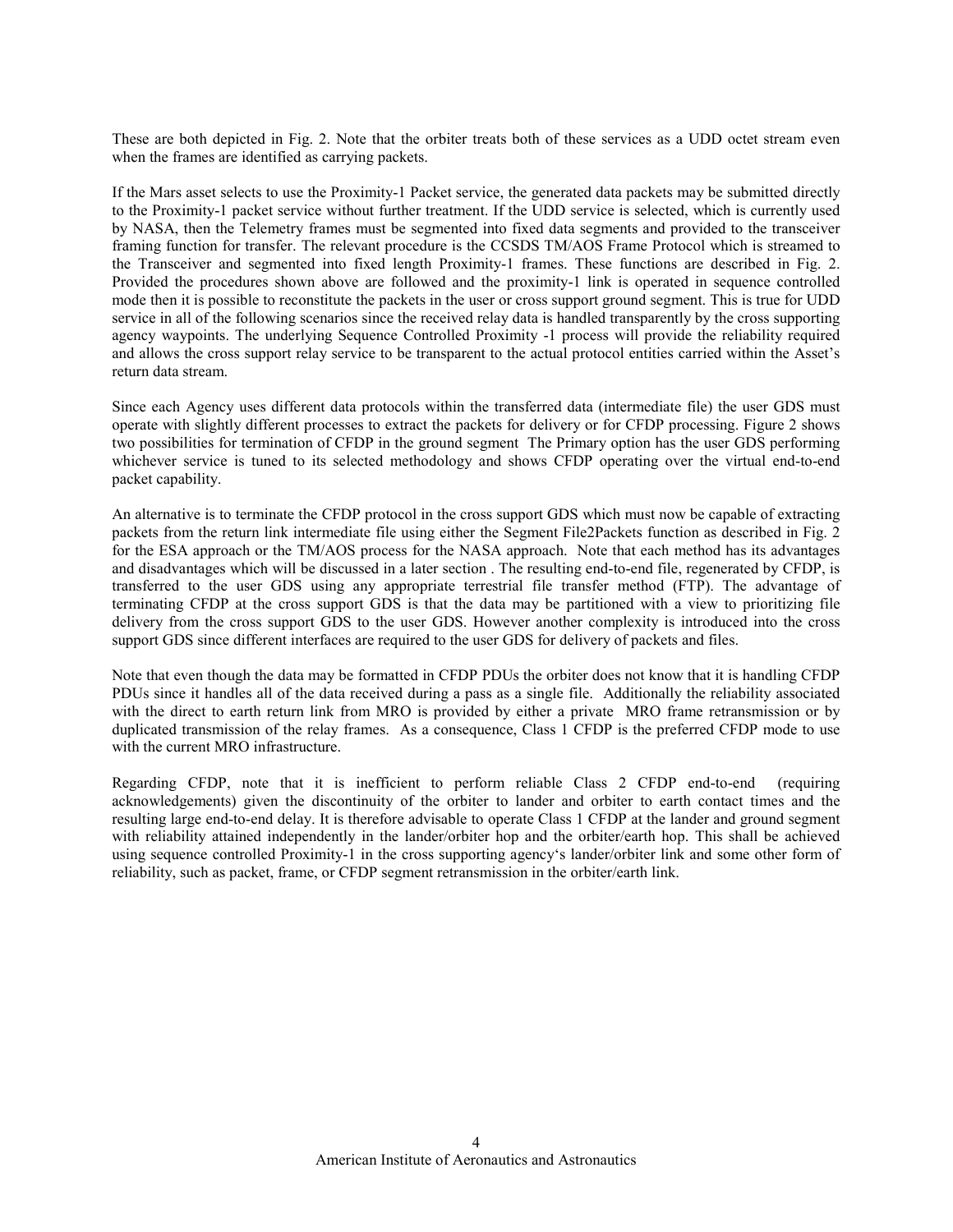## **B. Near Term Forward Link**



**Figure 3. Near Term Forward Link Possibilities**

Figure 3 depicts the end-to-end delivery of data from the user GDS on earth to a user Mars asset (e.g. Rover). The existing Mars orbiter Cross Support service is store and forward in nature, with hop by hop transfer. The Cross Support GDS only accepts files that are constructed by the User GDS (according to the User Mars Asset's own rules), which may contain packets, or TC frames, or other user defined data structures. This whole file is transferred into the Cross Support GDS using some standard file transfer mechanisms like secure FTP. The existing Mars orbiter to lander *transfer service* implements only the reliable transfer user defined data (UDD) defined in Proximity-1. This is used for the reliable transfer of the files contents between the cross support orbiter and the lander. Thus, at the ground cross support point, a file transfer takes place between the two agencies whilst at the orbiter/lander cross support point data are transferred via a user defined data stream carried in the Proximity-1 frames.

It is up to the User Mars Asset to be able to parse this octet stream and recover the data structures that we originally sent from the ground. The only responsibility that the Cross Support systems, GDS and orbiter, assume is to deliver the data in the file in order, without gaps or additions and provide a means for the User GDS to verify that the file was successfully transferred.

To initiate the end-to-end delivery of data from the user GDS to the user Mars asset, the user GDS prepares an intermediate file or set of files. These files contain a series of packets or TC frames for delivery to Mars asset. The packets / frames may either contain direct execution data, a set of PDUs generated by CFDP from an original file, or a hardware command that is directed to the Asset's hardware configuration controller. Files must be prepared as a continuous series of octets using either the Compose Packets2File for packets or the TC Framing function.

The file will be transferred from the Asset Ground Data System (GDS) to the Cross Support GDS by secure FTP. The file will be accompanied by the required metadata (ancillary information) that is needed by the Relay Operations to format, name and schedule its delivery to the Relay orbiter. The contents of the files are mission unique and are not examined by the relay orbiter GDS. The only user constraint is that these file not exceed the maximum on-board storage size, and have a filename that conforms to the file naming convention of the NASA orbiters. The file naming convention requires the filename contains the asset ID, the date, the pass ID and a unique file order number for the pass. On the forward link the user GDS may request the delivery of several files by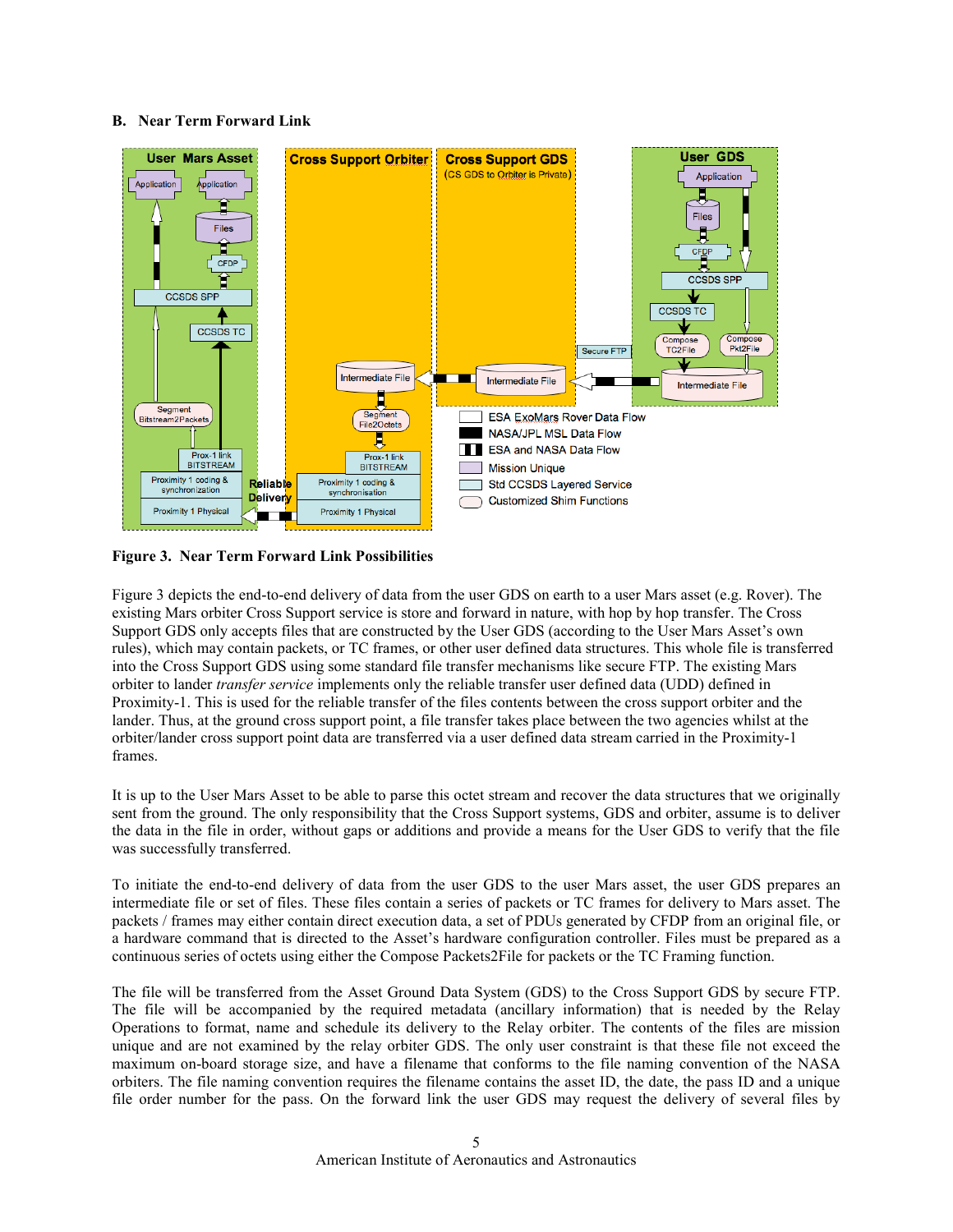providing these to the cross supporting GDS along with delivery requirements, including priority. The present orbiter relay infrastructure has the capability to handle and forward several individual files in a contact period.

The cross support GDS forwards the files, in accordance with the delivery requirements, to the orbiter. At the Obiter the intermediate file is communicated to the Mars asset using the Prox-1 UDD service. To ensure the Mars asset can reconstruct the original files or series of packets two complementary functions are used to transmit and receive data using the Proximity-1 UDD service. The Segment File2Octets function is used by the orbiter to insert a continuous stream of octets into the Proximity-1 link. The first octet of the first file transferred within an over flight will be placed in the first octet of the first Proximity-1 data frame. At the Mars asset the Segment Bitstream2Packets function or the TC function is used to retrieve individual packets. The packets may then be routed directly to destination applications or to a CFDP receiving entity for reconstruction and storage of the original files. As with the return link configuration, CFDP may be used in an unacknowledged mode as defined by the CFDP class 1 procedures. The Segment Bitstream2Packets, the Compose Packets2File and the Segment File2Octets functions are shown in Fig. 3.

# **IV. User GDS to Cross Support GDS**

The cross support architecture for use of an agency's deep space network communications services needs to be considered. This shall be the CCSDS SLE forward CCSDS CLTU service and Return All Frames (RAF) or Return Channel Frames (RCF) service. The cross support communications services are just used to transport CLTUs or other mission defined data on the forward path and AOS or TM frames on the return path. As described previously, additional services that use CFDP for the recreation of individual files by a receiving network and their delivery via a secure FTP file transfer may be available and can be arranged for in the mission's service agreement.

# **V. Possible Upgrades for Near Term Missions**

The current scenarios for the 2008 through 2015 timeframe do not require that the relay prioritize the files received from the Mars landed Assets for transfer to Earth. This capability is not currently provided by the NASA MRO relay orbiter but could be added if requirements exist. To achieve this capability the User Mars Asset would need to send its data in Proximity-1 frames that contained a CFDP PDU within a packet. Two APIDs would be used for CFDP to differentiate their desired priority. The NASA MRO flight software would have to be modified to extract the packets from the intermediate file, which is created by the Electra radio, and use their contained APIDs to signal which telemetry virtual channel to transmit that data on the DFE link. The NASA MRO flight software would then use its standard VC priority frame selection process for delivery control. These data could then be sent via a SLE RCF service or, CFDP, as reconstituted files using secure FTP.

# **VI. Possible Upgrades for Future Missions**

The current infrastructure at Mars, and the Missions presently scheduled for the 2008 to 2015 time frame, only have a need to relay the returned data collected by an Asset to Earth as a single file, and Relay operations needs to relay the forward data, sequencing, software and configuration information assembled on the ground, to the Asset. There are no requirements for messages or files to be sent from a landed Asset to an application located on the Relay, nor are there requirements to send messages or files originating on the Relay to an Asset. In addition there are not at present networking requirements at Mars where data sent by an Asset is to be delivered to another asset.

However, we foresee the day that those capabilities will be required. Each of these services will require the Relay to be capable of understanding the contents of the data stream and of processing it for these purposes. In order to provide for these enhancements it is recommended that all of these data be packaged in CCSDS recognized packets i.e., Space packets or Encapsulation Packets), be addressed on the orbiter to a different output port ID than the data destined for transfer to Earth, and to use the Packet per frame construction mode in Proximity-1. Also, when files are to be sent we recommend that the Class-1 CFDP be used and that the destination address be carried within the Message to User field within the Metadata PDU for the file. Figure 4 illustrates what would be required in order to provide these added services. We recommend that future Infrastructure (Relays) implement the total capability provided by the Proximity -1 recommendation and include the ability to merge data created on the relay with the data to be relayed from Earth.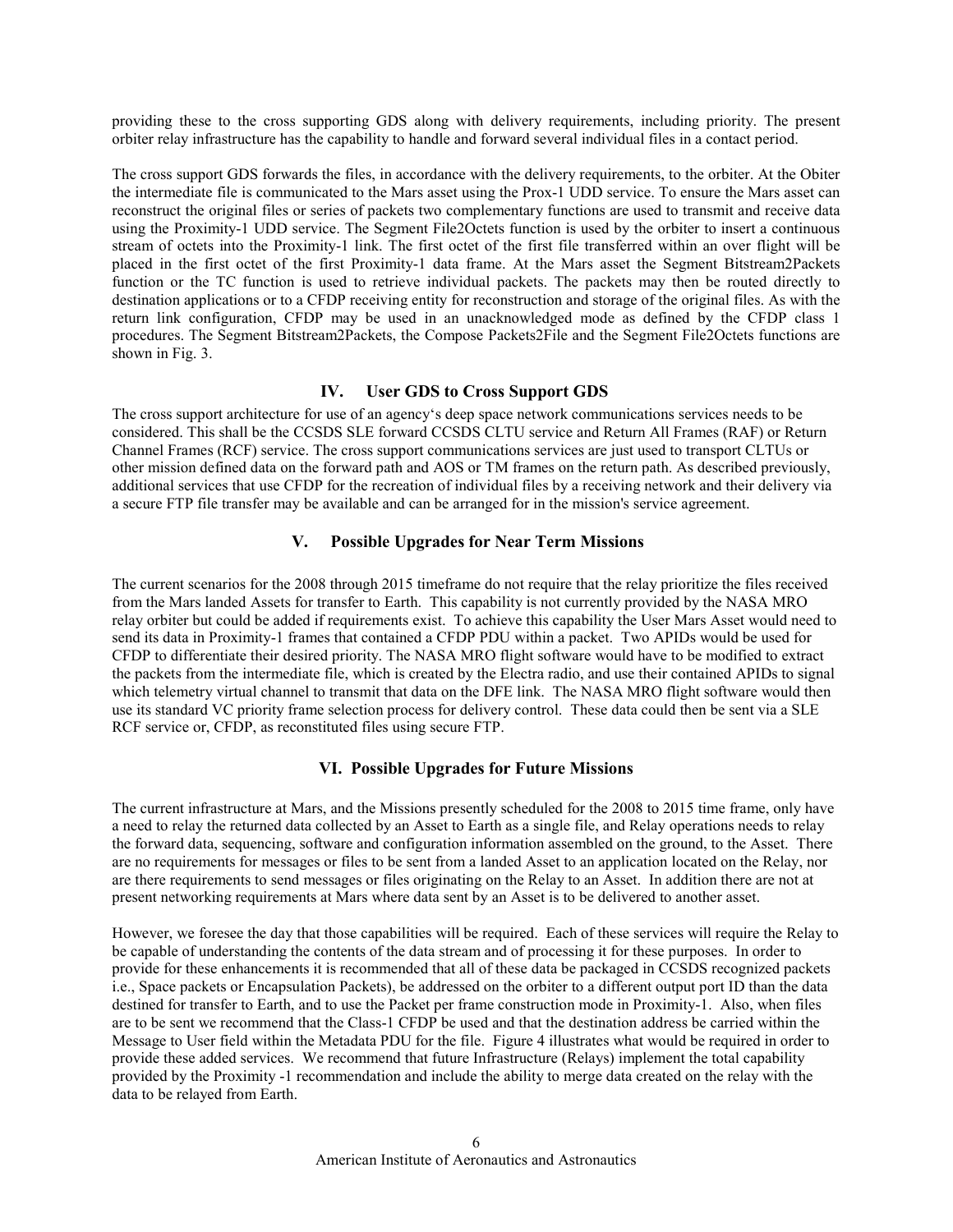This approach, combined with use of CFDP as described previously, will provide an end to end service for the relaying of file data and also will provide for the delivery of messages between orbiter and lander. Use of class 2 CFDP on the forward link, which will provide reliable uplink delivery of files, is also a possibility. This has been used successfully on some deep space missions, though not yet at Mars, and has been proven to be very effective. The use of messages between the lander and the orbiter could be used as a means to signal future requests for return service or to announce available orbiter data storage for future passes.

Future provision of networking services, when it is required, can be constructed upon this same set of basic services. For Mars use the Delay Tolerant Networking (DTN) protocols will be most suitable since they are designed for exactly this sort of sporadically connected environment. These protocols are now defined in draft standards and are maturing nicely. Demo flights are planned within the FY08-09 timeframe. When there are sufficient assets at Mars to need automated transfers to simplify planning, or when there are multi-spacecraft mission requirements for networking, these protocols will be available. The basic changes suggested in the future infrastructure, as reflected in Fig. 4, provide exactly the necessary infrastructure on which to build such a networking capability.



**Figure 4. Upgraded capabilities desired for future mission services**

#### **VII. Conclusion**

In this paper we have documented the current (2008-2015) paradigm of data exchange into and out of the Mars Enterprise by means of file transfer to/from Earth and bit-stream transfer over the Proximity link. Looking further towards the future, we have discussed how networking capabilities such as status and control messaging between assets and relays, asset to asset relayed data transfer, and data transfer between assets and relays for consumption on-board the relay . However the key to these enhanced capabilities lies within the relay's ability to interrogate and understand the data type and routing needs of the user asset. In order to provide for these enhancements it is recommended that all of these data be packaged in CCSDS recognized packets i.e., Space packets or Encapsulation Packets), be addressed on the orbiter to a different output Proximity-1 port ID than the data destined for transfer to Earth, and to use the Packet per frame construction mode in Proximity-1.

#### **Acknowledgments**

The work described in this paper was performed at the Jet Propulsion Laboratory, California Institute of Technology under a contract with the National Aeronautics and Space Administration. The authors also acknowledge the contribution of Peter Shames NASA/JPL, Dai Stanton and Chris Taylor ESA/ESTEC.